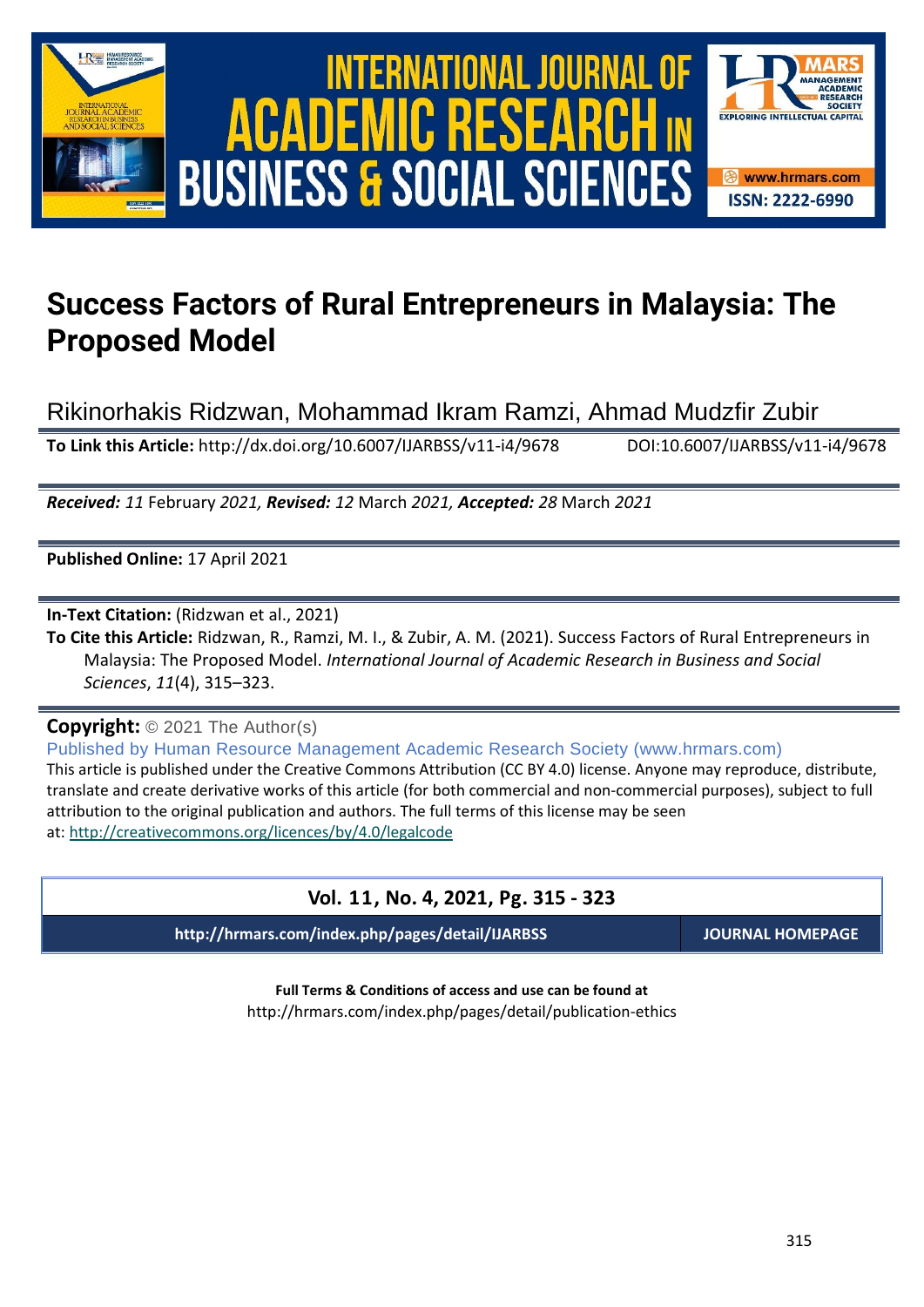

# **Success Factors of Rural Entrepreneurs in Malaysia: The Proposed Model**

# Rikinorhakis Ridzwan, Mohammad Ikram Ramzi, Ahmad Mudzfir Zubir

Faculty of Business and Management, Universiti Teknologi Mara, Kelantan, Malaysia

### **Abstract**

Entrepreneurial activities, especially among rural entrepreneurs has become one of the contributing factors to economic development. Various studies and literature had discussed the factors influencing toward entrepreneurship success which will affect the growth and sustainability of business performance. As the Malaysian economy is affected by covid-19, people can no longer rely on job opportunities. Engaging in entrepreneurial activities is the best way to help improve the economy whether for individuals, families, local communities, or even the country. From that, this study aims to propose a model based on the combination of entrepreneur's characteristics, managerial skills, and external environment factors toward entrepreneurship success in social entrepreneurship among rural entrepreneurs. The outcome of this research will contribute to the development of rural entrepreneurs as well as help them to improve their business performance. Hence, the government transformation program related to entrepreneurship also can be achieved successfully through fulfilling the national key results areas that relate to entrepreneurship nation.

**Keywords:** Entrepreneurship, Rural Entrepreneurs, Enterprise Success, Personality Trait, Managerial Skills, Environmental Factors.

### **Introduction**

Entrepreneurship stand out as an important aspect for a number of reasons, from promoting social change to encouraging innovation. Entrepreneurs often regarded as national assets to be nurtured, motivated, and remunerated to the greatest possible extent. Nowadays, entrepreneurial activities has become one of the contributing factors towards economic development. Until now, research into micro and small sized enterprises (MSEs) especially among rural entrepreneurs has grown during the last decade. A huge majority of firms worldwide are MSEs, and they play a significant role in the economy (Islam, Khan, Obaidullah, & Alam, 2011; Zin & Ibrahim, 2020). Consequently, the performance of the MSE sector is closely associated with the performance of the nation. At the same time, the concept of entrepreneurship success has been widely studied at a global level (Katongole, Ahebwa, & Kawere, 2014). There are numerous literature had discussed the factors influencing toward enterprise success which will affect the growth and sustainability of business performance. Analyzing literature on success factors first of all requires defining the notion of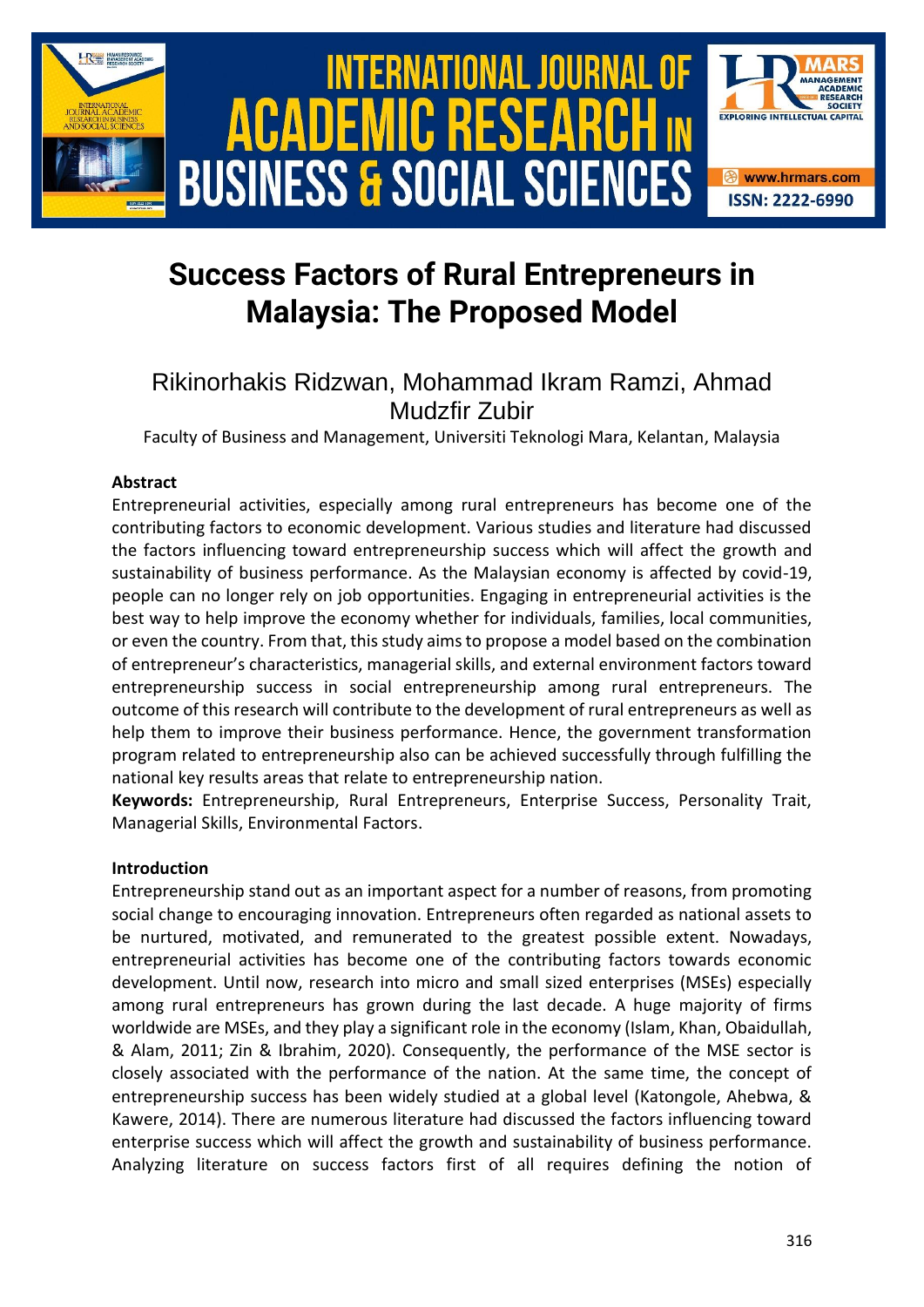**Vol. 1 1 , No. 4, 2021, E-ISSN: 2222-6990 © 2021 HRMARS**

entrepreneurship success. There is no single agreed-upon definition of enterprise success, but researchers generally use continued viability or longevity as a surrogate for enterprise success. From that, Stefanovic, Prokic, & Rankovic (2010) summarized that the critical factors influences the success of MSEs, which are (1) the psychological and personality traits of entrepreneurs, (2) the managerial skills and training of entrepreneurs and (3) the external environment. Besides those factors, the competencies among rural entrepreneurs will also cause positive affect toward management of business. Sánchez (2012) reported that entrepreneur's competencies plays an influential role in enterprise and has a direct effect on business performance. Ahmad, Ramayah, Wilson and Kummerow (2010) reported that competencies are strong predictors of business success in SMEs, and the association between competencies and business success was more strongly evident in hostile and dynamic environments than in more stable environments. While previous study by Brophy and Kiely (2002) found that the term of competencies especially on entrepreneur's managerial skills are leading to a studied approach to identify behaviors that may be associated with the success of a business.

Entrepreneurship is not a foreign field for today's society where it will become increasingly relevant in the future. As the Malaysian economy is affected by covid-19, people can no longer rely on job opportunities. Engaging in entrepreneurial activities is the best way to help improve the economy whether for individuals, families, local communities, or even the country (Ridzwan, Muhammad & Rahman, 2016). The research focused on entrepreneurship increasingly for the past few years owing chiefly to the findings and realization by economic analysts throughout the world that small firms contribute substantially to the greater economic development and vitality of any society or country at large (Zin & Ibrahim, 2020). There have been long attempted by Malaysian's government to increase the number of successful entrepreneurs across the country and provide them with all the necessary support such as improve new and old products, improved technologies and existence of government-authorized agents such as such as MARA, MARDI, FRIM and etc. (Paul, Hamazah, Samah, Ismail, & D'Silva, 2014; Ridzwan, Muhammad & Rahman, 2017). The Malaysian government has also allocated funds in encouraging entrepreneurship for growth where a total of RM500mil from these schemes will be designated for Bumiputera entrepreneurs to increase their involvement in the key sectors (The Star, 2020).

In recent years, there are increasing number of entrepreneurs from rural areas who are entered in the field of entrepreneurship. The world has seen the continued growth of micro and small enterprises (MSEs) as the backbone of the country and is the largest employer in the country, where it is important to not only help small businesses weather the Covid-19 storm, but also to nurture more entrepreneurs to drive the economy. Today, around the world, there are many rural entrepreneurs have become millionaires. In this regard, it is the best idea to identify what are the characteristics they have that make them success in their business endeavor. Therefore, the aim of this study is to propose a model based on the combination of personality traits, managerial skills, and external environment factors toward enterprise success especially on rural entrepreneurs.

#### **Literature Review**

#### **Micro and Small sized Enterprises (MSEs) Success**

According to Fisher, Maritz, and Lobo (2014), successful entrepreneurs is a phenomenon that seems to be understood by implication or context. There are more often referred to in a grammatical construct when talking about success in the context of enterprise. Crane and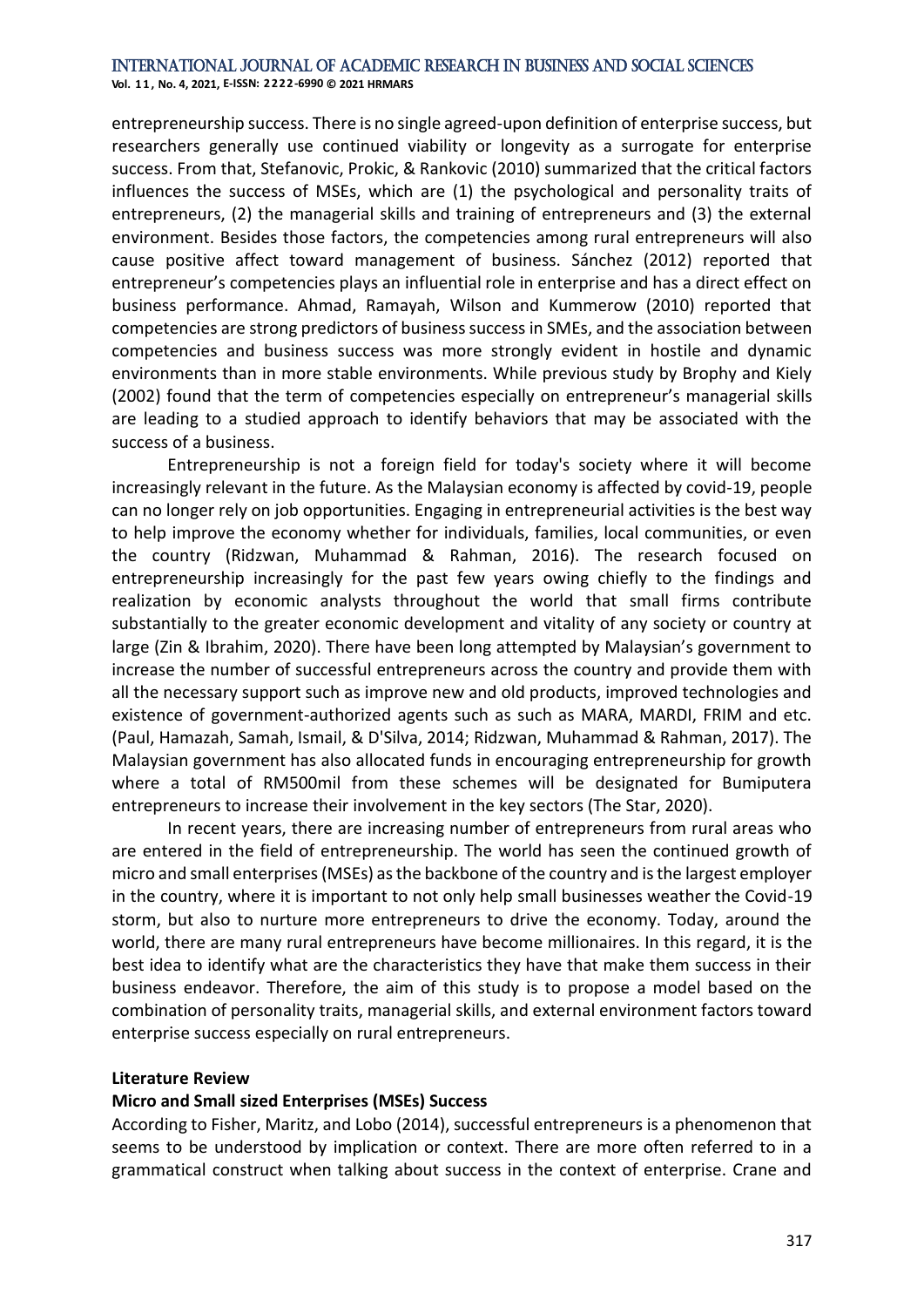**Vol. 1 1 , No. 4, 2021, E-ISSN: 2222-6990 © 2021 HRMARS**

Crane (2007) in previous studied had summarized three important indicators for enterprise success which are entrepreneur achievement, the enterprise growth, and the business venture's success. Recently, the attainment of wealth or benefits had been noticed as a typical indicator of success (McMullen, & Shepherd, 2006). Yet, other research shows many entrepreneurs do not necessarily consider creation of wealth as a measure of their success (Alstete, 2008; Evans *et al*., 2017). Furthermore, Storey (2011) also suggested that it is good to use measurement of business success based on achievement or failure in the area of management, but sometimes it can occur for other reasons such as luck. In term of success, it can be refer to business survival or growth. While, for failure, it sometimes can be refer to bankrupt or existing from business world (Gorgievski, Ascalon, & Stephan, 2011).

The secret of success has long fascinated people, but most of the studies have focused on large companies. There are still needed for the study based on micro and small sized enterprise (MSEs) success especially in Malaysia context. Some of the studies have compared the measurement of success based on economic and non-economic indicators. The noneconomic aspects of success are particularly important in the context of MSEs because these firms often lack historical information and do not follow accurate accounting records that are comparable across firms (Hughes, Jennings, Brush, Carter & Welter, 2012). While, measurement of entrepreneurship success based on economic perspective is difficult, especially in MSEs. It is because; some of the scholars have started to cast doubt regarding the appropriateness of economic indicators of enterprise success to MSEs (Katongole *et al*., 2014). Because of that, it is good for the current study to use non-economic indicators for measurement of entrepreneurship success because the micro and small sized enterprise or rural entrepreneurs are often lacking historical information about their business activities.

#### **Related theories of Entrepreneurship Success**

Entrepreneurship success is related to growth of the business or venture creation. According to Van Gelderen, Thurik and Bosma (2005), growth of venture creation approaches are come from the idea of Gartner's (1985) based the characteristics of entrepreneur in achieving their business success. Many theories of success had been proposed by different scholars that are related on development of enterprise and success. According to Simpeh (2011), the theory of enterprise success are ranging from economics to psychology, from sociological to anthropological, and also including from opportunity-based to resource-based. The development of those theories recently has given great attention among many scholars of entrepreneurship areas (Perez & Canino, 2009; Simpeh, 2011). From economic entrepreneurship theory perspectives, it is suggested by Schumpeter and Backhaus, 2003) that economic conditions can be one of the influencing factors toward the development of entrepreneurial behavior. For psychological theory, characteristics of entrepreneurs can determine the success of their business (Gartner 1985). While from sociological area, the value of social context can be the main factors in affecting the growth of the certain enterprise (Reynolds, 1992).

Other entrepreneurship theories are anthropological, opportunity and resourcebased theory. Based on anthropological theory, it is argued by Hofstede (1991) that culture affects will influence the success of entrepreneurs. By Drucker (1985) perspectives, opportunity-based theory is also appropriate theory which is related to success. This types of theory limited to the opportunities that change in technology, customer preference, and so on. The last theory suggested by Simpeh (2011) is resource-based theory. This theory is most popular theory among those six theories. It is because, this theory exploit the benefits of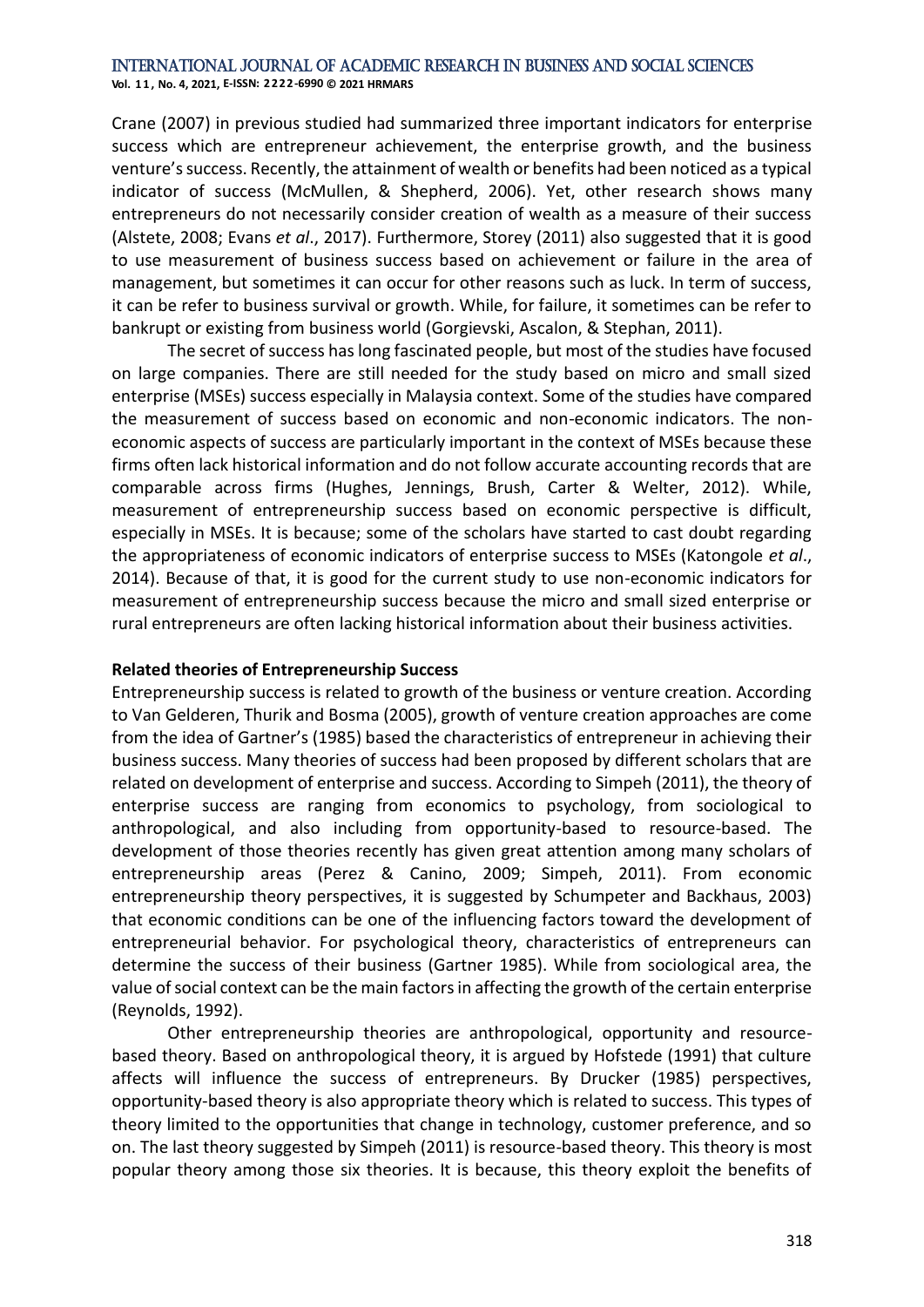**Vol. 1 1 , No. 4, 2021, E-ISSN: 2222-6990 © 2021 HRMARS**

resources for enterprise development. Those resources can be tangible (e.g. human resource, financial, etc.) or intangible (e.g.: training, reputation, goodwill, etc.) resources (Barney, 1991). As summarized, those theories are the appropriate theories in explaining the enterprise growth. It can be used in determining the factors for enterprise success for this current study.

#### **Factors Influencing of Enterprise Success**

One of the key questions that researchers have attempted to answer is the factors influencing success of enterprises. They have shown that the market structure has a significant influence on enterprise success. Some scholars in economics area found that the major determinants of enterprise success may include the characteristics of the industry in which the firm operates (Badini, Hajjar & Kozak, 2018; Katongole *et al*., 2014). It is also argued that certain enterprise's has positive affects to its competition and the quality as well as quantity of the enterprise's resources. There are certain factors that lead to achievement and success of enterprise. According to Hassan, *et al.* (2014), the factors of internal and external environment such as financial efficiency, management, location, investment in technology, production costs and network had been discussed based on previous studied. While, the researchers like Azmi, Nik Hairi and Lee (2012); Benzing, Chu and Kara (2009); and Groenewegen and de Langen (2012) argued that the success of a business or enterprise is also depending on the owners including honesty, friendliness, creativity, courage, humility, willingness to learn, strategic thinking, strong determination and openness to new information. This elements are more to the internal environment which is refers to the entrepreneurial attributes.

According to Frese and Gielnik (2014), the psychological or entrepreneur's characteristics such as a drive for independence, innovative orientation, attitude toward risk and a competitive nature are been found to relate to success. These factors are especially important when an entrepreneur is working in a difficult business environment. Managerial factors are also an accepted element for enterprise success (Fisher *et al.*, 2014). Managerial skills would include the ability of entrepreneur's in managing personnel and maintaining the accounting records to make sure that all the business activities going well (Stefanovic *et al*., 2010). From that, Fisher, Graham and Compeau (2008) suggested that elements of knowledge and skill can be used as measurement for managerial factors. Lastly is environmental factor. This type of factor would be related to satisfactory government support, access to capital and support of family and friends (Benzing *et al*., 2009). Studied by Hassan, *et al*. (2014) also supported that the factors of external or environment, such as government supports, availability of financial resources and supports from others (family, friend, etc.) (Zin & Ibrahim, 2020) may influence for the success of rural entrepreneurs in Malaysia. The combination of those factors will contribute to enterprise success especially on rural entrepreneurs in Malaysia.

#### **Development of Proposed Framework**

The focus of this study will examine the relationship between influencing factors (entrepreneur's characteristics, managerial skills, and environment factors) with enterprise success among rural entrepreneurs. From the reviewed literature and the theories that support the argument, Figure 1 shows the proposed model for this current study: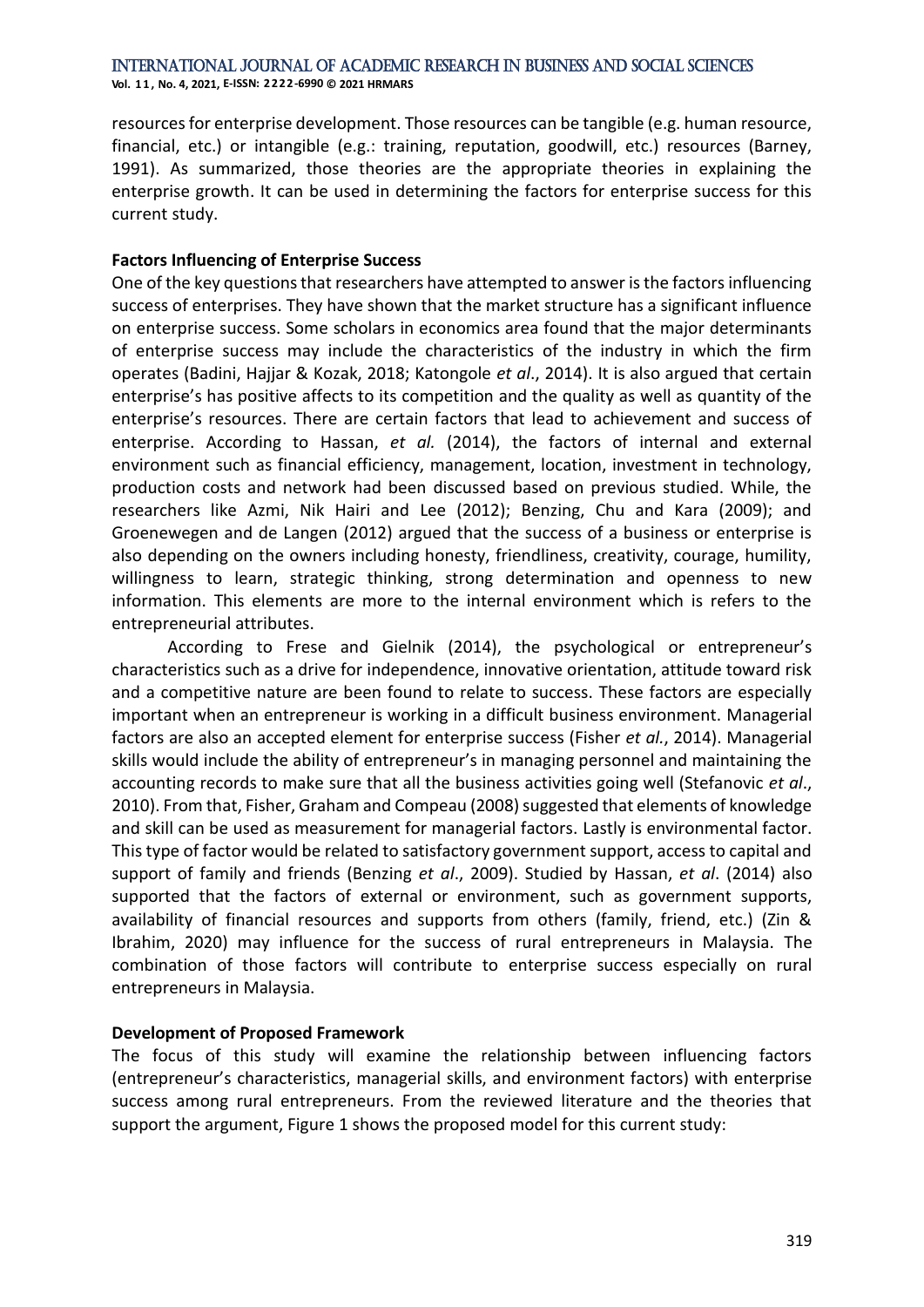**Vol. 1 1 , No. 4, 2021, E-ISSN: 2222-6990 © 2021 HRMARS**





#### **Findings, Discussion and Conclusions**

From the previous arguments, it is show that the important role of entrepreneurship study in guiding entrepreneurs especially in rural area in improving their business performance (Stefanovic *et al*., 2010). It is proved that the entrepreneurial activities can be benefits to many parties such as practitioners, management and also government sector. In line with the previous studies, this study will use the factors such as entrepreneur's characteristics (independence, innovative orientation, attitude toward risk, competitive nature), managerial skills (business knowledge, training) and environmental factors (government support, access to capital, networking) towards enterprise success among rural entrepreneurs especially in Malaysia. These factors are expected to positively affect the enterprise success of rural entrepreneurs which will also be a guide for the success factors of other entrepreneurs such as youth entrepreneurs, women, and others. This is because nowadays, entrepreneurial activities have grown importance through the past decades at the macroeconomic level, making it a powerful engine for economic development; and at the micro-level as a factor for business renewal and innovation of new products and processes. Studying entrepreneurship in depth in general and entrepreneurship in MSEs sectors in Malaysia in specific will help in comprehension pioneers and additionally revealing insight into the challenges business enterprise ventures confront (Najim, El-Refae & Alnaji, 2013). Moreover, the present study is significant in contributing to the new body of knowledge and useful in many ways. The outcome of this research will contribute to the development of rural entrepreneurs as well as help them to improve their business performance. At the same time, it is also will help the government's realization on entrepreneurial nation and also help the practitioner understand the role of rural entrepreneurs, contributing to economic development. Hence, the government transformation program related to entrepreneurship also can be achieved successfully through fulfilling the national key results areas that relates to entrepreneurship nation.

The aim of this study is to determine the entrepreneur's characteristics, managerial skills, and environment factors that influence the success of rural entrepreneur in micro and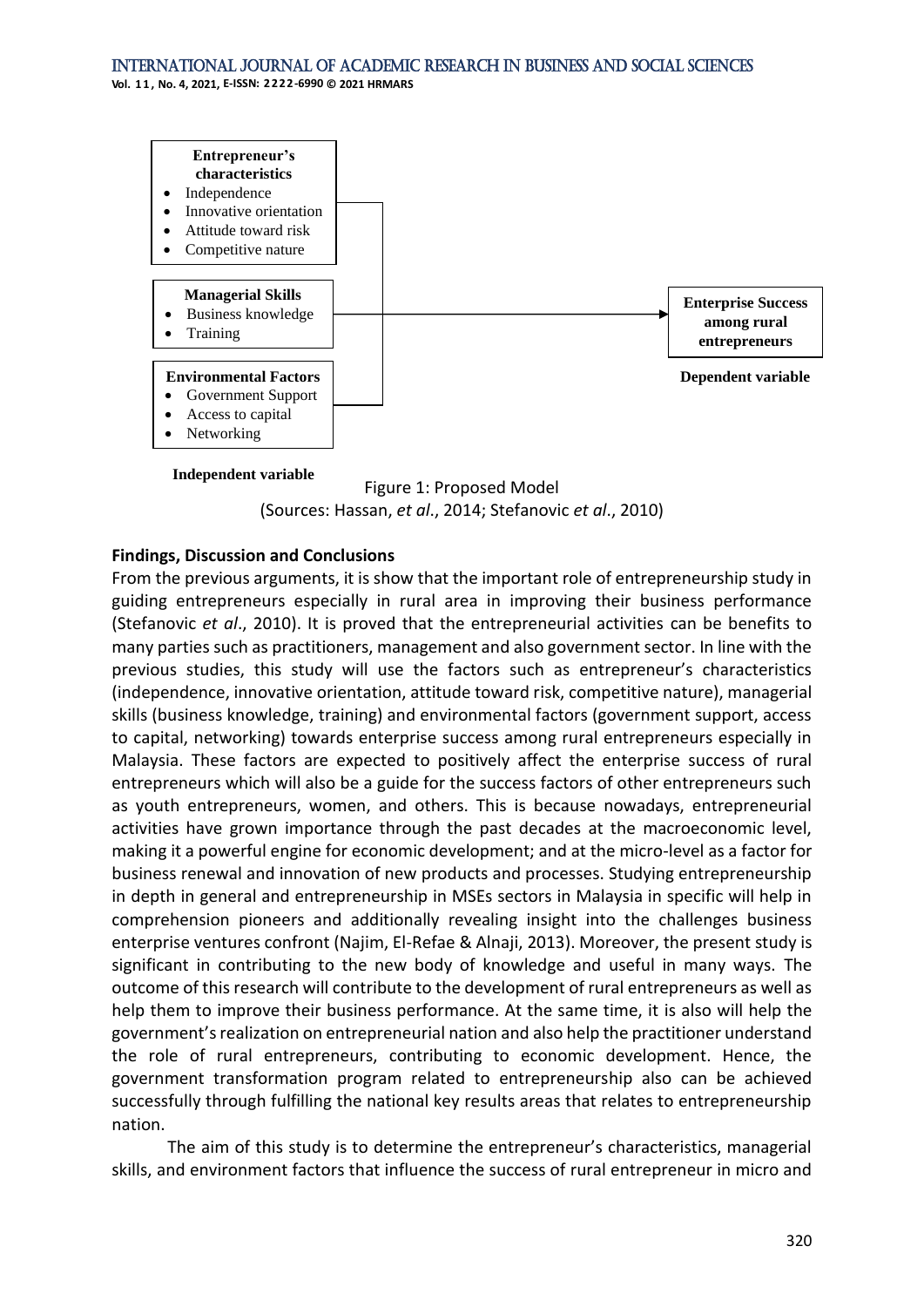**Vol. 1 1 , No. 4, 2021, E-ISSN: 2222-6990 © 2021 HRMARS**

small sized business. It is been argued by previous studied that, in order to succeed in the business endeavor, the rural entrepreneurs need to have confidence and determination as well as vision, managerial skills and the effectiveness of networking. Based on previous findings, the researchers will propose that to increase the number of successful rural entrepreneurs in Malaysia, other entrepreneurs should emulate entrepreneurs who have been successful. Key entrepreneurial traits, managerial skills possessed by successful entrepreneurs and networking should be instilled in every other entrepreneur if they want to succeed in their business. The responsible parties for business people's advancement programs additionally prescribed to assume their parts as far as giving capital as well as give projects that can help business people increment their certainty, boldness and their openness to challenge in business.

#### **References**

- Ahmad, N. H., Ramayah, T., Wilson, C., & Kummerow, L. (2010). Is entrepreneurial competency and business success relationship contingent upon business environment?. *International Journal of Entrepreneurial Behavior & Research, 16(3),*  182-203.
- Alstete, J. W. (2008). Aspects of entrepreneurial success. *Journal of small business and enterprise development*, *15(3)*, 584–594.
- Azmi, A. M., Nik Hairi, O., & Lee, K. Y. (2012). Faktor kritikal kejayaan usahawan dalam perniagaan/Azmi Abdul Manaf, Nik Hairi Omar, Lee Kuan Yee. *e-BANGI: Jurnal Sains Sosial dan Kemanusiaan*, *7*(1), 34-45.
- Badini, O. S., Hajjar, R., & Kozak, R. (2018). Critical success factors for small and medium forest enterprises: A review. *Forest Policy and Economics*, *94*, 35-45.
- Barney, J. (1991). Firm resources and sustained competitive advantage. *Journal of management*, *17*(1), 99-120.
- Benzing, C., Chu, H. M., & Kara, O. (2009). Entrepreneurs in Turkey: A factor analysis of motivations, success factors, and problems. *Journal of small business management*, *47*(1), 58-91.
- Brophy, M., & Kiely, T. (2002). Competencies: A new sector. *Journal of European Industrial Training*, *26*(2/3/4), 165–176.
- Crane, F. G., & Crane, E. C. (2007). Dispositional optimism and entrepreneurial success. *The Psychologist-Manager Journal*, *10*(1), 13-25.
- Drucker, P. (1985). *Innovation and Entrepreneurship*, New York, Harper & Row Published.
- Evans, S., Vladimirova, D., Holgado, M., Van Fossen, K., Yang, M., Silva, E. A., & Barlow, C. Y. (2017). Business model innovation for sustainability: Towards a unified perspective for creation of sustainable business models. *Business Strategy and the Environment*, *26*(5), 597-608.
- Fisher, R., Maritz, A., & Lobo, A. (2014). Evaluating entrepreneurs' perception of success. *International Journal of Entrepreneurial Behavior & Research 20(5),* 478–492.
- Fisher, S. L., Graham, M. E., & Compeau, M. (2008). Starting from scratch: Understanding the learning outcomes of undergraduate entrepreneurship education. In *Entrepreneurial learning: Conceptual frameworks and applications* (pp. 313-337). Routledge Taylor & Francis Group.
- Frese, M., & Gielnik, M. M. (2014). The psychology of entrepreneurship. *Annual Review of Organizational Psychology and Organizational Behavior, 1*(1), 413-438.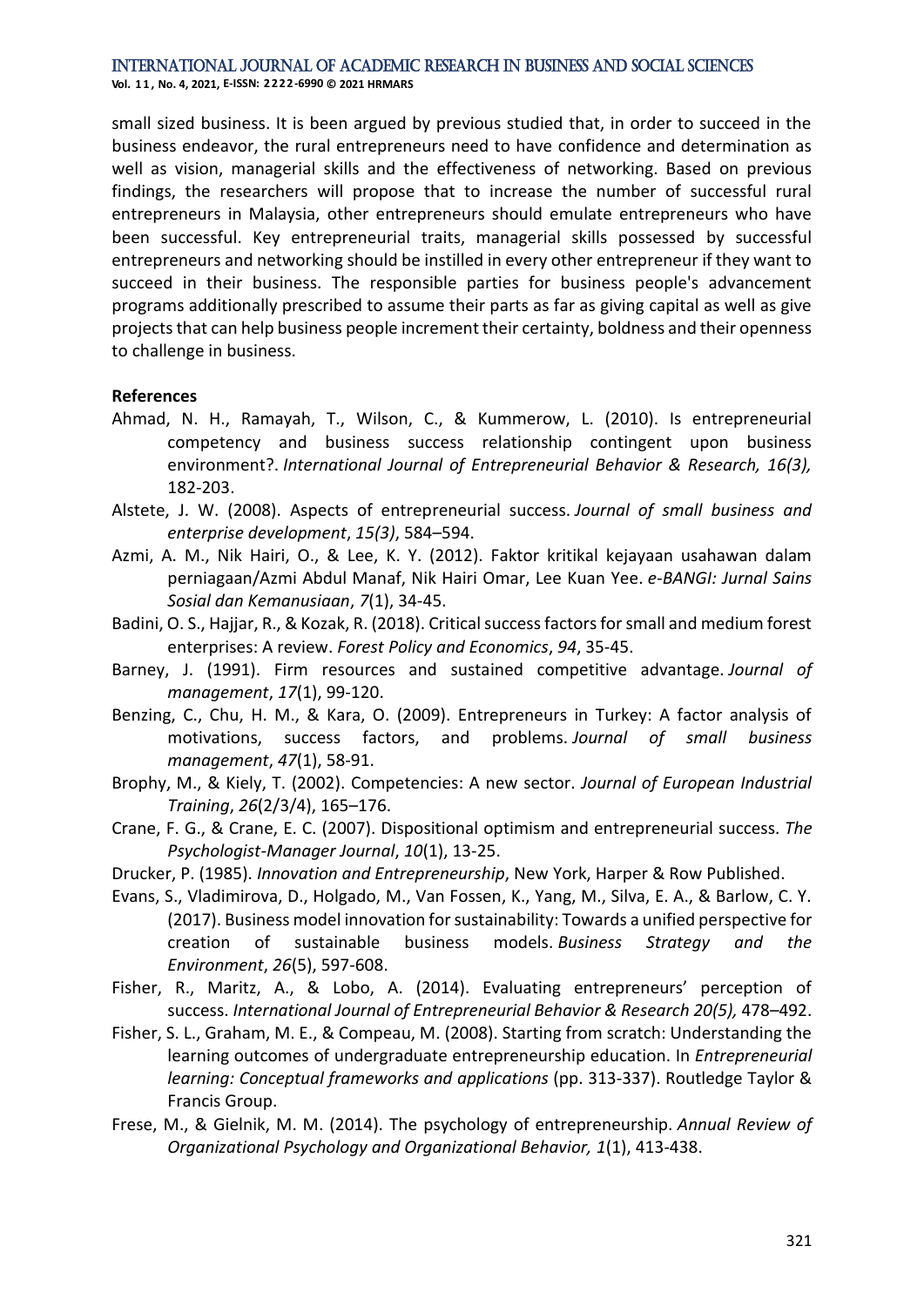**Vol. 1 1 , No. 4, 2021, E-ISSN: 2222-6990 © 2021 HRMARS**

- Gartner, W. B. (1985). A conceptual framework for describing the phenomenon of new venture creation. *Academy of management review*, *10*(4), 696-706.
- Gorgievski, M. J., Ascalon, M. E., & Stephan, U. (2011). Small business owners' success criteria, a values approach to personal differences. *Journal of Small Business Management*, *49*(2), 207-232.
- Groenewegen, G., & de Langen, F. (2012). Critical success factors of the survival of start-ups with a radical innovation. *Journal of Applied Economics and Business Research*, *2*(3), 155-171.
- Hassan, F., Ramli, A., & Desa, N. M. (2014). Rural women entrepreneurs in Malaysia: What drives their success?. *International Journal of Business and Management*, *9*(4), 10.
- Hofstede, G. (1991). Management in a multicultural society. *Malaysian Management Review*, *26*(1), 3-12.
- Hughes, K. D., Jennings, J. E., Brush, C., Carter, S., & Welter, F. (2012). Extending women's entrepreneurship research in new directions. *Entrepreneurship theory and practice*, *36*(3), 429-442.
- Islam, M. A., Khan, M. A., Obaidullah, A. Z. M., & Alam, M. S. (2011). Effect of entrepreneur and firm characteristics on the business success of small and medium enterprises (SMEs) in Bangladesh. *International Journal of Business and Management*, *6*(3), 289- 299.
- Katongole, C., Ahebwa, W. M., & Kawere, R. (2014). Enterprise success and entrepreneur's personality traits: An analysis of micro-and small-scale women-owned enterprises in Uganda's tourism industry. *Tourism and Hospitality Research*, *13*(3), 166–177.
- McMullen, J. S., & Shepherd, D. A. (2006). Entrepreneurial action and the role of uncertainty in the theory of the entrepreneur. *Academy of Management review*, *31*(1), 132-152.
- Najim, N. A., El-Refae, G. A., & Alnaji, L. (2013). The impact of the key dimensions of entrepreneurship on opportunities for the success of new ventures in the greater amman municipality. *European Journal of Business and Management*, *5*(4), 159-173.
- Paul, K. C., Hamazah, A., Samah, B. A., Ismail, I. A., & D'Silva, J. L. (2014). Rural Malay involvement in Malaysian herbal entrepreneurship. *Asian Social Science*, *10*(2), 202- 208.
- Perez, E. H., & Canino, R. M. B. (2009). The importance of the entrepreneur's perception of "success". *Review of International Comparative Management*, *10*(5), 990-1010.
- Reynolds, P. D. (1992). Sociology and entrepreneurship: Concepts and contributions. *Entrepreneurship theory and practice*, *16*(2), 47-70.
- Ridzwan, R., Muhammad, N. M. N., & Rahman, A. A. A. (2016). Resources, social network competence and youth entrepreneur success: A proposed framework. *International Journal of Academic Research in Business and Social Sciences*, *6*(12), 469-480.
- Ridzwan, R., Muhammad, N. M. N., & Rahman, A. A. A. (2017). Issues and challenges among young entrepreneurs in Malaysia. *IOSR Journal of Business and Management*, *19*(03), 80-84.
- Sánchez, J. (2012). The influence of entrepreneurial competencies on small firm performance. *Revista Latinoamericana de Psicologia*, *44*(2), 165–177.
- Schumpeter, J., & Backhaus, U. (2003). The theory of economic development. In *Joseph Alois Schumpeter* (pp. 61-116). Springer, Boston, MA.
- Simpeh, K. N. (2011). Entrepreneurship theories and Empirical research: A Summary Review of the Literature. *European Journal of Business and Management*, *3*(6), 1-8.'